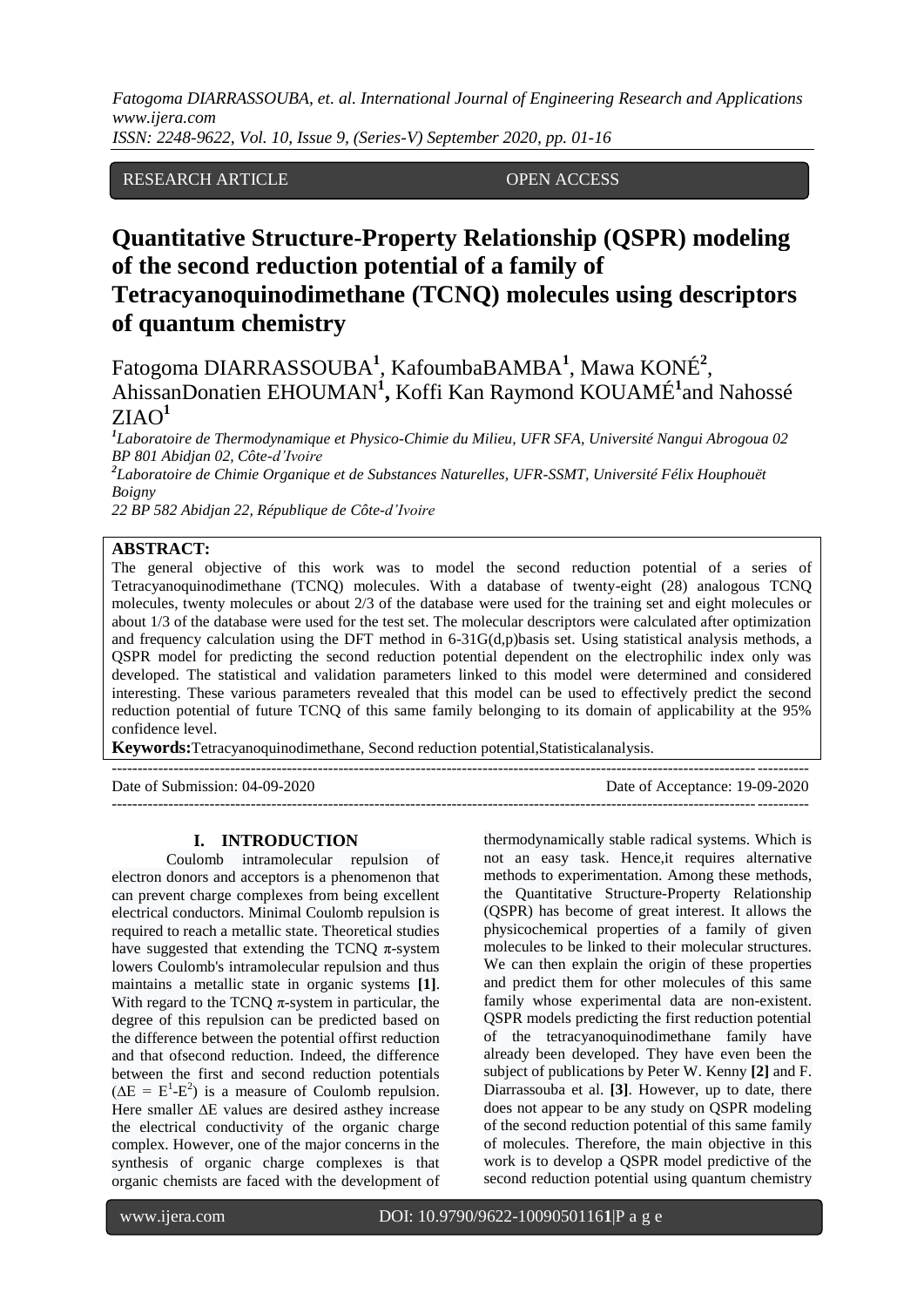descriptors based on an experimental database of twenty-eight (28) derivatives of Tetracyanoquinodimethane.

# **II. MATERIAL AND METHODS 2.1. Database**

In the development of the predictive QSPR model of the secondreduction potential, we considered a series of twentyeightTetracyanoquinodimethane derivatives codified TCNQ **[4-11]**. The choice of these molecules is due to the availability of their experimental secondreduction potentials. These properties have been all determined by cyclic voltammetry in acetonitrile. These molecules have constituted our database. Twenty of which (or about 2/3 of the database) were used for the training set and eight molecules (or about 1/3 of the database) were used for the test set. **Table 1** presents these different molecules with their corresponding experimental second reduction potentials expressed in volts (V).

| Table 1.Series of studied molecules     |                                                               |                            |                                                                                                                                                                                                                                                                                                                                                                                                                                                                                                                                                                                                                                                                                                                                                                      |
|-----------------------------------------|---------------------------------------------------------------|----------------------------|----------------------------------------------------------------------------------------------------------------------------------------------------------------------------------------------------------------------------------------------------------------------------------------------------------------------------------------------------------------------------------------------------------------------------------------------------------------------------------------------------------------------------------------------------------------------------------------------------------------------------------------------------------------------------------------------------------------------------------------------------------------------|
|                                         | <b>Training set</b><br><b>Molecule</b>                        |                            |                                                                                                                                                                                                                                                                                                                                                                                                                                                                                                                                                                                                                                                                                                                                                                      |
| $\overline{\text{Code}[3]}$<br>$TCNQ_2$ | N<br>$H_3C$<br>Ņ.<br>CH <sub>3</sub><br>N                     | $E^2_{exp}(V)$<br>$-0.350$ | Reference<br>$[4]$                                                                                                                                                                                                                                                                                                                                                                                                                                                                                                                                                                                                                                                                                                                                                   |
| TCNQ_3                                  | CH <sub>3</sub><br>N.<br>$H_3C$                               | $-0.365$                   | $[4] \centering% \includegraphics[width=1\textwidth]{images/TransY.pdf} \caption{The first two different values of $d$ and $d$ are the same as in Figure \ref{fig:map}(a) and the second two different values of $d$ are the same as in Figure \ref{fig:map}(b) and the third two different values of $d$ are the same as in Figure \ref{fig:map}(c) and the third two different values of $d$ are the same as in Figure \ref{fig:map}(d) and the third two different values of $d$ are the same as in Figure \ref{fig:map}(e) and the third two different values of $d$ are the same as inFigure \ref{fig:map}(d) and the third two different values of $d$ are the same as inFigure \ref{fig:map}(e) and the third two different values of $d$ are the same as in$ |
| TCNQ_4                                  | Ņ<br>N.<br>N<br>N                                             | $-0.214$                   | $[5]$                                                                                                                                                                                                                                                                                                                                                                                                                                                                                                                                                                                                                                                                                                                                                                |
| $TCNQ_5$                                | $N_{\sim}$<br>۵Ń<br>$\sqrt{2}$<br>۱Ń                          | $-0.480$                   | $[5]$                                                                                                                                                                                                                                                                                                                                                                                                                                                                                                                                                                                                                                                                                                                                                                |
| TCNQ_9                                  | Ν<br>N.<br>O<br>N                                             | $-0.310$                   | $[5]$                                                                                                                                                                                                                                                                                                                                                                                                                                                                                                                                                                                                                                                                                                                                                                |
| <b>TCNQ_12</b>                          | $\overline{\frac{N}{N}}$<br>$N_{\sim}$<br>Sę<br>Sé<br>١Ń<br>Ń | $-0.250$                   | $[5]$                                                                                                                                                                                                                                                                                                                                                                                                                                                                                                                                                                                                                                                                                                                                                                |
| www.ijera.com                           | DOI: 10.9790/9622-10090501162 P a g e                         |                            |                                                                                                                                                                                                                                                                                                                                                                                                                                                                                                                                                                                                                                                                                                                                                                      |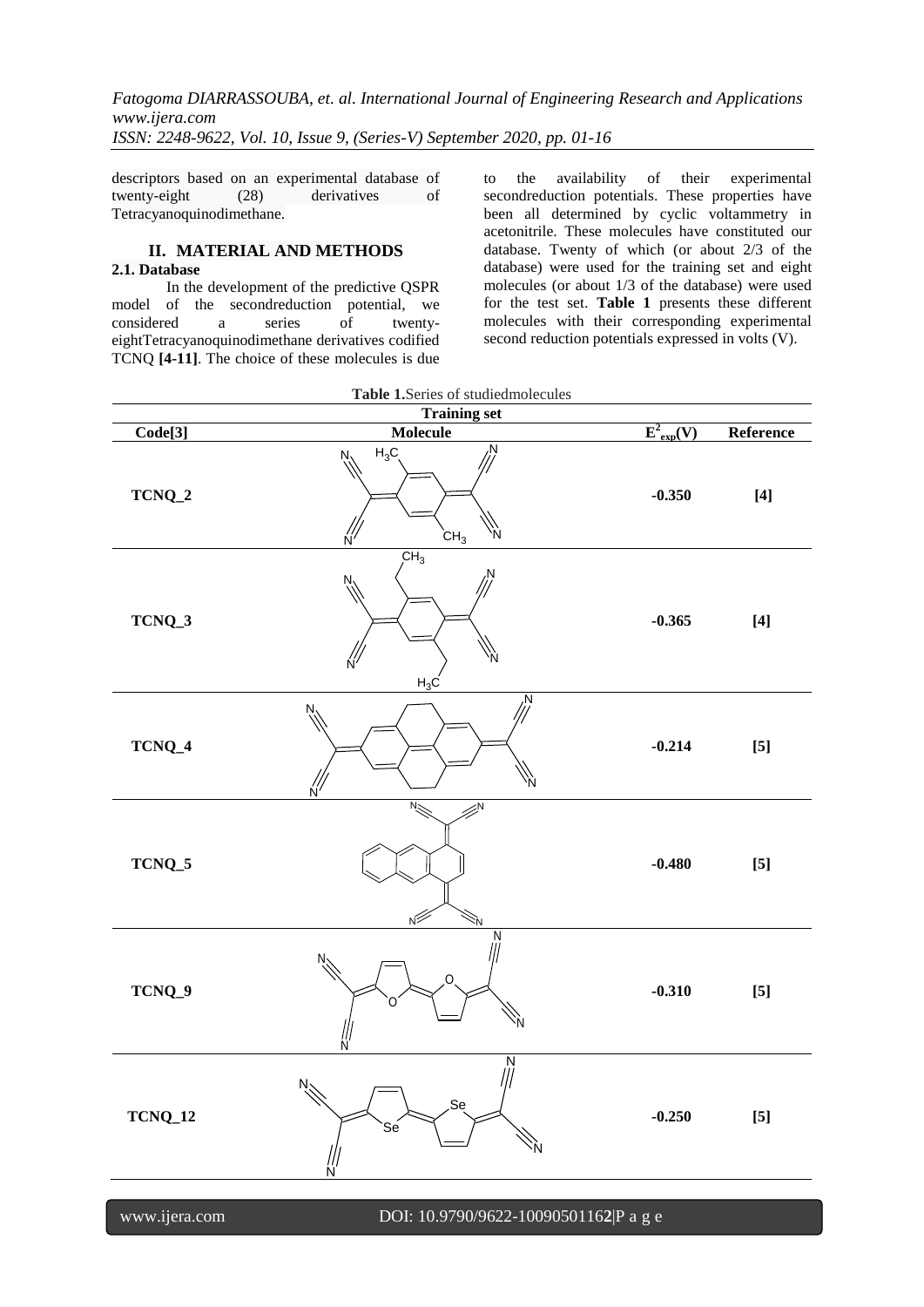**TCNQ\_13** S S N N N N **-0.355 [5] TCNQ\_14** S S N N S N N **-0.288 [5] TCNQ\_15** S N N S  $N \leq$ N **0.090 [5] TCNQ\_16** S N N S N N **-0.050 [5] TCNQ\_18** N N N N.  $\equiv$ N  $\equiv$ <sup>N</sup> N  $CH<sub>3</sub>$ **-0.530 [5] TCNQ\_19** N N N N<sup>2</sup> N  $\equiv$ N Ņ. **-0.490 [5] TCNQ\_22** N  $\sqrt{\frac{2}{N}}$ N  $\circ$  N  $\rm CH_{3}$ O  $H_2$ **-0.470 [6] TCNQ\_23**  $\frac{N}{N}$ N N F  $F$  N F F F **0.020 [6]**

*Fatogoma DIARRASSOUBA, et. al. International Journal of Engineering Research and Applications www.ijera.com ISSN: 2248-9622, Vol. 10, Issue 9, (Series-V) September 2020, pp. 01-16*

www.ijera.com DOI: 10.9790/9622-1009050116**3**|P a g e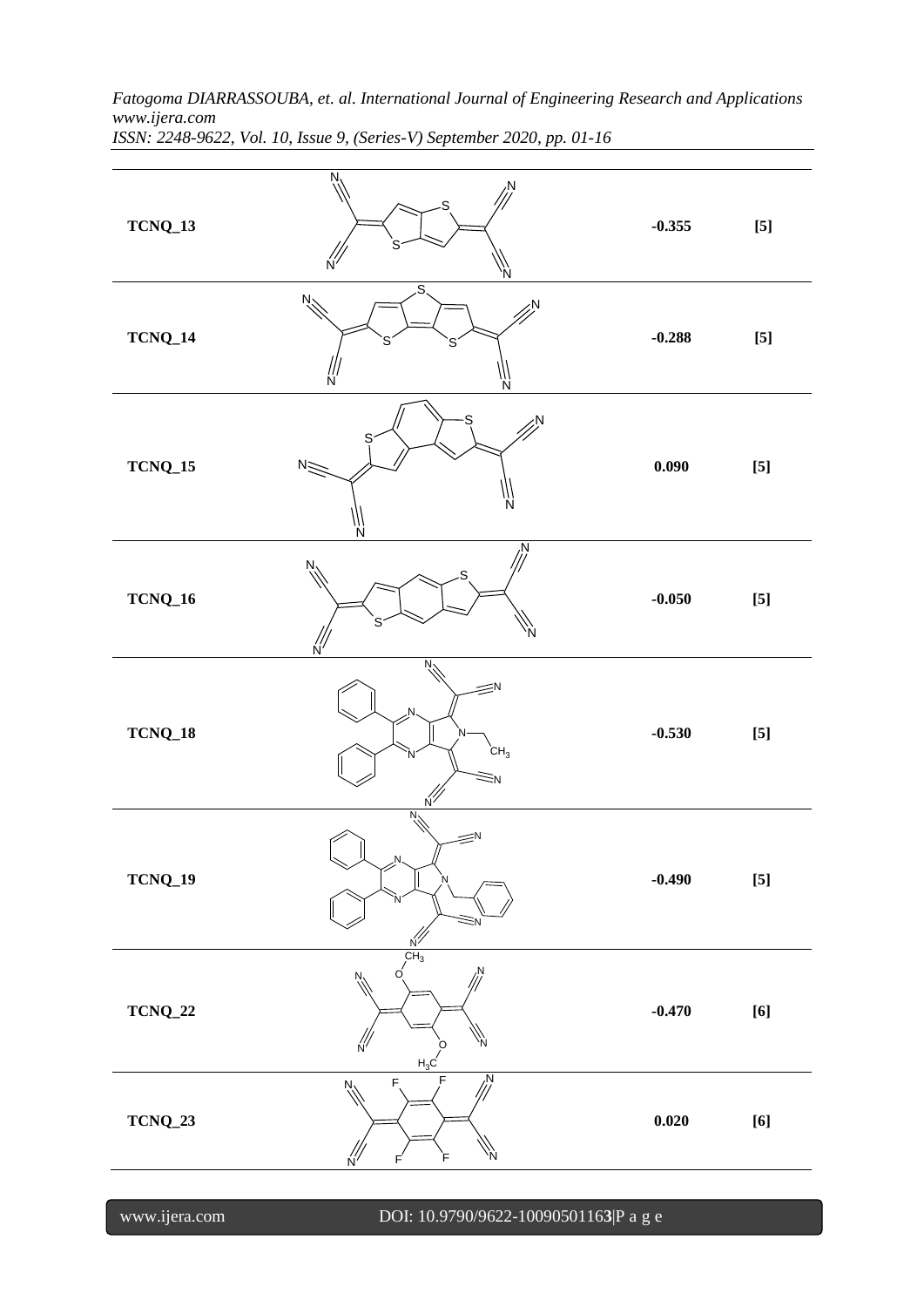| $TCNQ_24$      | N.                                                        | $-0.460$ | $[10]$                                                                                                                                                                                                                                                                                                                                                                                                                                                                                                                                                                                                                                                                                                                                                               |
|----------------|-----------------------------------------------------------|----------|----------------------------------------------------------------------------------------------------------------------------------------------------------------------------------------------------------------------------------------------------------------------------------------------------------------------------------------------------------------------------------------------------------------------------------------------------------------------------------------------------------------------------------------------------------------------------------------------------------------------------------------------------------------------------------------------------------------------------------------------------------------------|
| $TCNQ\_28$     |                                                           | $-0.910$ | $[5] % \includegraphics[width=0.9\columnwidth]{figures/fig_10.pdf} \caption{The 3D (black) model for a different region of the parameter 10^{-4}~\rm{erg}\,s for the same region.} \label{fig:2}$                                                                                                                                                                                                                                                                                                                                                                                                                                                                                                                                                                    |
| $TCNQ_30$      | N<br>Ν                                                    | $-0.259$ | $[5]$                                                                                                                                                                                                                                                                                                                                                                                                                                                                                                                                                                                                                                                                                                                                                                |
| <b>TCNQ_31</b> | Ν<br>$N \geq$<br>Ν<br>'II<br>N                            | $-0.010$ | $\left[ 5\right]$                                                                                                                                                                                                                                                                                                                                                                                                                                                                                                                                                                                                                                                                                                                                                    |
| TCNQ_34        | Ν<br>Ņ                                                    | 0.090    | $[5]$                                                                                                                                                                                                                                                                                                                                                                                                                                                                                                                                                                                                                                                                                                                                                                |
| $TCNQ_36$      | $\mathbb{Z}^N$<br>$N_{\lambda}$<br>'N<br>Ń<br>Jeu de test | $-0.030$ | $[5]$                                                                                                                                                                                                                                                                                                                                                                                                                                                                                                                                                                                                                                                                                                                                                                |
| $TCNQ_1$       | N.<br>Ņ.<br>CH <sub>3</sub><br>'N<br>$\frac{7}{10}$       | $-0.340$ | $[4] \centering% \includegraphics[width=1\textwidth]{images/TransY.pdf} \caption{The first two different values of $d$ and $d$ are the same as in Figure \ref{fig:map}(a) and the second two different values of $d$ are the same as in Figure \ref{fig:map}(b) and the third two different values of $d$ are the same as in Figure \ref{fig:map}(c) and the third two different values of $d$ are the same as in Figure \ref{fig:map}(d) and the third two different values of $d$ are the same as in Figure \ref{fig:map}(e) and the third two different values of $d$ are the same as inFigure \ref{fig:map}(d) and the third two different values of $d$ are the same as inFigure \ref{fig:map}(e) and the third two different values of $d$ are the same as in$ |
| TCNQ_8         | 'N<br>$N_{\sim}$<br>s<br>$N^2$<br>₹Ņ                      | $-0.730$ | $[5]$                                                                                                                                                                                                                                                                                                                                                                                                                                                                                                                                                                                                                                                                                                                                                                |
| www.ijera.com  | DOI: 10.9790/9622-10090501164 P a g e                     |          |                                                                                                                                                                                                                                                                                                                                                                                                                                                                                                                                                                                                                                                                                                                                                                      |

*www.ijera.com ISSN: 2248-9622, Vol. 10, Issue 9, (Series-V) September 2020, pp. 01-16*

*Fatogoma DIARRASSOUBA, et. al. International Journal of Engineering Research and Applications*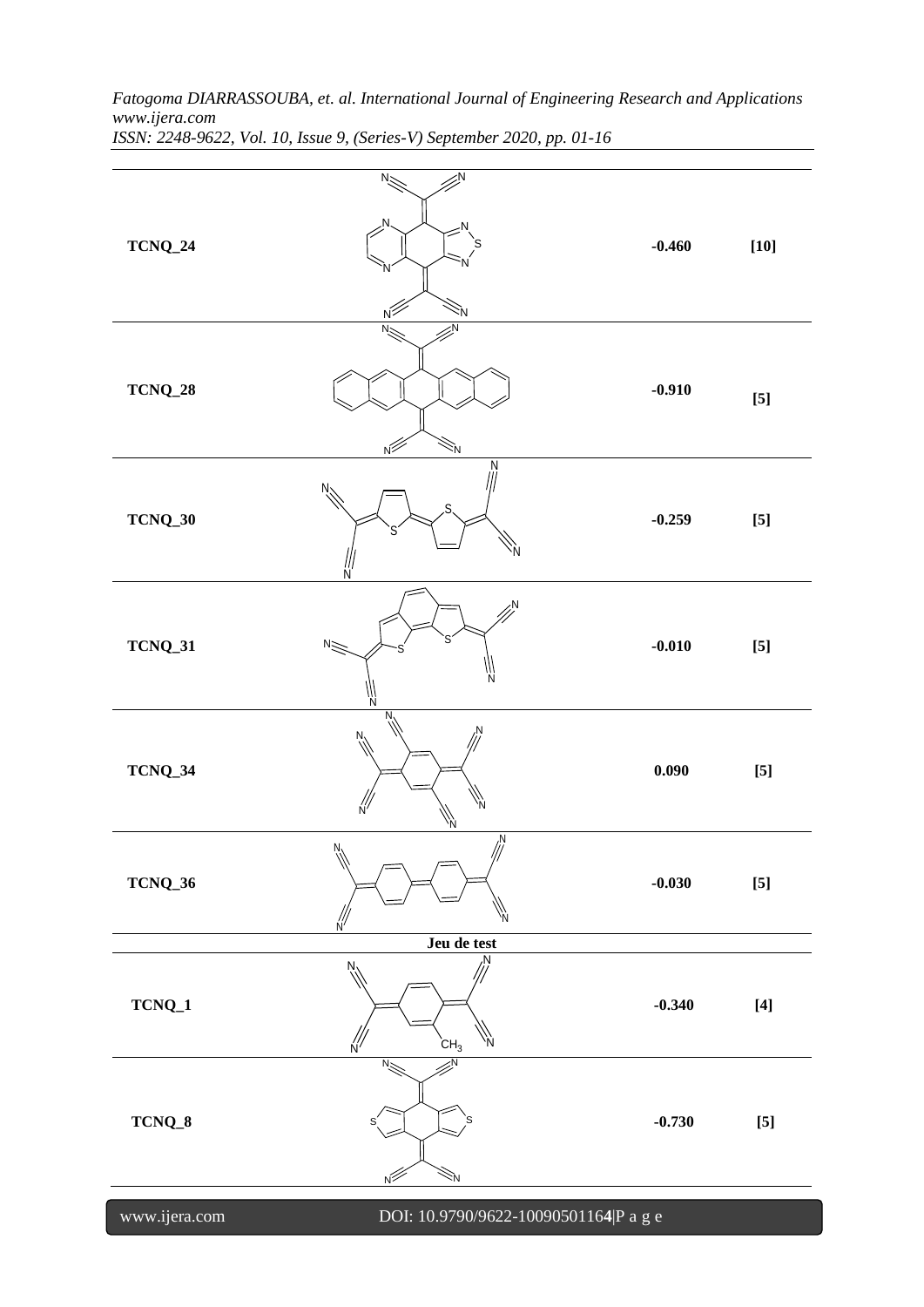| $TCNQ\_20$     | Ν<br><b>CI</b><br>Ņ<br>Ń | $-0.220$ | $\left[ 6\right]$                                                                                                                                                                                                                                                                                                                                                                                                                                                                                                                                                                                                                                                                                                                                                     |
|----------------|--------------------------|----------|-----------------------------------------------------------------------------------------------------------------------------------------------------------------------------------------------------------------------------------------------------------------------------------------------------------------------------------------------------------------------------------------------------------------------------------------------------------------------------------------------------------------------------------------------------------------------------------------------------------------------------------------------------------------------------------------------------------------------------------------------------------------------|
| $TCNQ_21$      | N<br>N.                  | $-0.144$ | $\left[ 8\right]$                                                                                                                                                                                                                                                                                                                                                                                                                                                                                                                                                                                                                                                                                                                                                     |
| $TCNQ\_27$     | N                        | $-0.410$ | $[4] \centering% \includegraphics[width=1\textwidth]{images/TransY.pdf} \caption{The first two different values of $d$ and $d$ are the same as in Figure \ref{fig:map}(a) and the second two different values of $d$ are the same as in Figure \ref{fig:map}(b) and the third two different values of $d$ are the same as in Figure \ref{fig:map}(c) and the third two different values of $d$ are the same as in Figure \ref{fig:map}(d) and the third two different values of $d$ are the same as in Figure \ref{fig:map}(e) and the third two different values of $d$ are the same as in Figure \ref{fig:map}(d) and the third two different values of $d$ are the same as inFigure \ref{fig:map}(e) and the third two different values of $d$ are the same as in$ |
| $TCNQ_35$      | ŠN.<br>ΝŹ                | $-0.380$ | $\left[ 11\right]$                                                                                                                                                                                                                                                                                                                                                                                                                                                                                                                                                                                                                                                                                                                                                    |
| <b>TCNQ_39</b> | Ņ<br>F<br>N<br>N<br>N    | $-0.185$ | $[7] \centering% \includegraphics[width=1\textwidth]{images/TransY.pdf} \caption{The first two different values of $d=3$ and $d=4$ (left) and the second term (right) of $d=4$ (right) and $d=4$ (right) and $d=4$ (right) and $d=4$ (right) and $d=4$ (right) and $d=4$ (right) and $d=4$ (right) and $d=4$ (right) and $d=4$ (right) and $d=4$ (right) and $d=4$ (right) and $d=4$ (right) and $d=4$ (right) and $d=4$ (right) and $d=4$ (right) and $d=4$ (right) and $d=4$ (right) and $d=4$ (right) and $d=$                                                                                                                                                                                                                                                     |
| <b>TCNQ_40</b> | $N_{\leq}$<br>$N^2$      | $-0.490$ | $[9] % \begin{center} \includegraphics[width=\linewidth]{imagesSupplemental/Imers.png} \end{center} % \vspace*{-1em} \caption{The image shows the number of parameters of the estimators in the left and right.} \label{fig:limall}$                                                                                                                                                                                                                                                                                                                                                                                                                                                                                                                                  |

# **2.2. Computational Theory Level and Softwares**

GaussView 5.0**[12]**software was used to represent the 3D structure and visualize the studied molecules. Then, Gaussian 09 software**[13]**was used for optimization and frequency calculation(Temperature 298.15 Kevin, pressure 1 atmosphere, in vacuum). The theory level used is B3LYP/6-31G(d,p). As for 2D structures, they have been represented with chemsketch**[14]**. EXCEL**[15]**and XLSTAT**[16]**softwares were used for graphic representation and modeling respectively. For the calculation of the observation levers, the minitab 18**[17]**software was used.

#### **2.3. Statistical analysis**

To develop a QSPR model, a data analysis method is required. This method quantifies the relationship between the studied property and the molecular structure (descriptors). There are several methods to build a model and analyze its statistical data. But the method we used in our study is Simple Linear Regression (SLR) (a single explanatory variable). Generally speaking, the equation of the simple regression is of the form:  $Y = a_0 + a_1 X$  (1)

with Y: studied property;

X: explanatory variable in correlation with the studied property;

 $a_0$ ,  $a_1$ : model regression constants.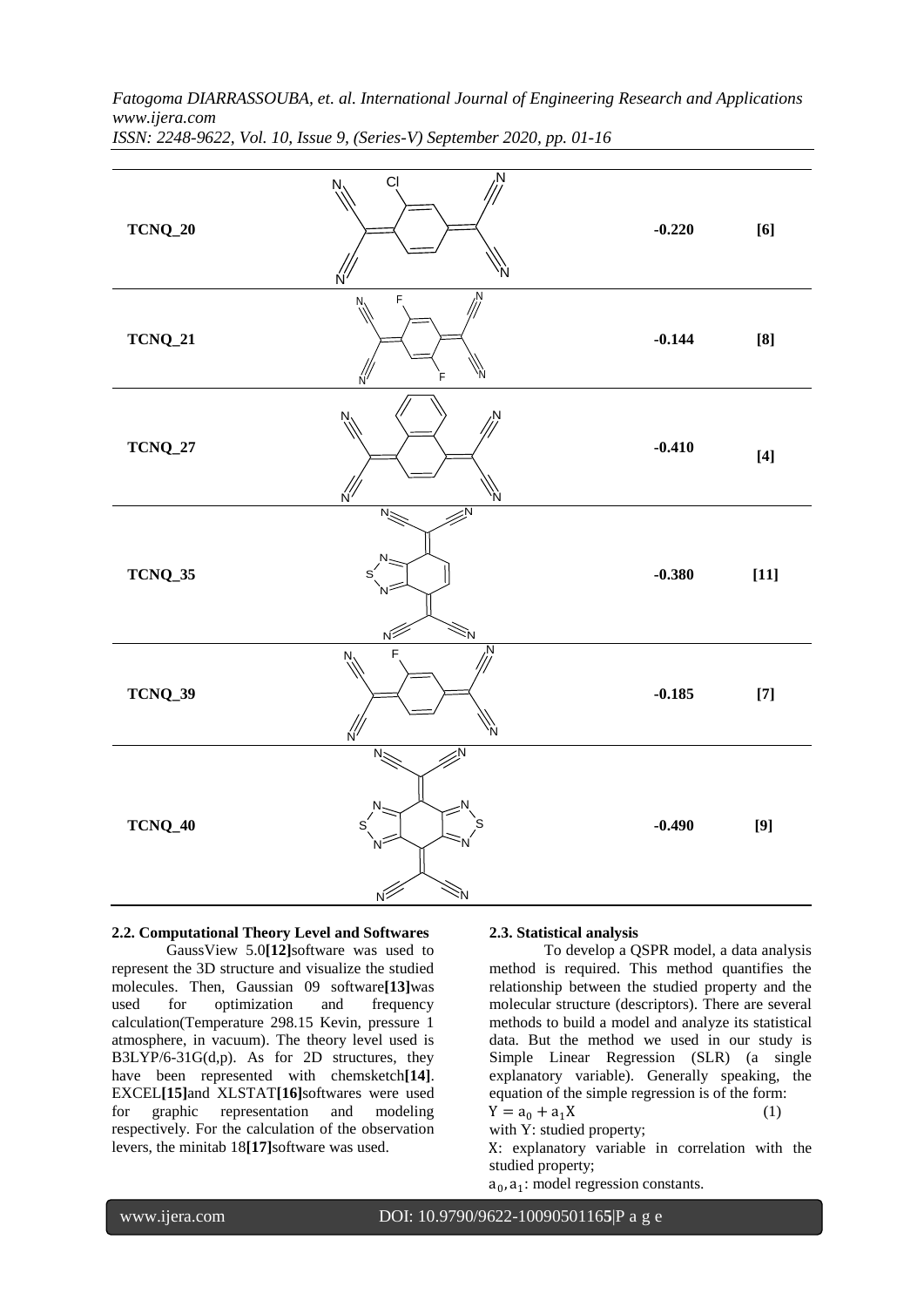*ISSN: 2248-9622, Vol. 10, Issue 9, (Series-V) September 2020, pp. 01-16*

The selection of descriptors is a crucial step in QSPR modeling. In this study, the selection of

descriptors was based on two criteria described as follows:

# **Criterion 1**

There must be a linear dependence relationship between the second reduction potential and the descriptors. Under these conditions,  $|R| \ge 0.50$  [18]. R stands for the linear correlation coefficient of the line  $E_{\text{evn}} =$  $f$ (Descripteur<sub>i</sub>).

## **Criterion 2**

The descriptors must be independent of each other. To do this, the partial correlation coefficient a<sub>ij</sub> between the descriptors i and j must be less than  $0.70$  ( $a_{ii} < 0.70$ )[18]. For a multilinear regression, the coefficients R and aij are expressed as follows:

$$
R = \frac{\text{cov}(x, y)}{s_x s_y}
$$
 (2) and  $a_{ij} = \frac{\text{cov}(x_i, x_i)}{v_{\text{ar}}(x_i)}$  (3)

The relationships 4, 5, 6 and 7 were used to calculate many statistical and validation parameters:

$$
ESS = \sum (Y_{i,cal} - \overline{Y}_{exp})^2
$$
(4)  
\n
$$
TSS = \sum (Y_{i,exp} - \overline{Y}_{exp})^2
$$
(5)  
\n
$$
RSS = \sum (Y_{i,exp} - Y_{i,cal})^2
$$
(6)  
\n
$$
TSS = ESS + RSS
$$
(7)

where TSS: Total Sum of Squares; ESS: Extended Sum of Squares; RSS: Residual Sum of Squares.

# • Determination coefficient R<sup>2</sup>[19]

The determination coefficient is given by the following relationship:

$$
R^{2} = 1 - \frac{\Sigma(Y_{i,exp} - Y_{i,cal})^{2}}{\Sigma(Y_{i,exp} - \overline{Y}_{exp})^{2}} = 1 - \frac{RSS}{TSS}(8)
$$
  
with 
$$
R = \sqrt{\frac{\Sigma(Y_{i,cal} - \overline{Y}_{exp})^{2}}{\Sigma(Y_{i,exp} - \overline{Y}_{exp})^{2}}} = \sqrt{\frac{ESS}{TSS}}
$$
(9)

#### **Standard deviationS[20]**

It is an indicator of dispersion. It provides information on how the distribution of data is spread around the average. The closer its value is to 0, the better the adjustment and the more reliable the prediction will be.

$$
S = \sqrt{\frac{\Sigma (Y_{i,exp} - Y_{i,cal})^2}{n - p - 1}} = \sqrt{\frac{\text{RSS}}{n - p - 1}}
$$
(10)

# • **Adjusted determination coefficient (** $\mathbb{R}^2$ **<sub>adjust</sub>)[21]**

It allows to measure the robustness of a model unlike  $R^2$ . This coefficient is used in multiple regressions because it takes into account the number of parameters (descriptors) of the model.

$$
R_{\text{adjust}}^2 = 1 - \frac{(n-\text{Intercept})}{n-p-1} \cdot \frac{RSS}{TSS} = 1 - \frac{(n-\text{Intercept})}{n-p-1} \cdot (1 - R^2)
$$
 (11)

#### **Fisher-Snedecor coefficient (F)[22]**

It allows to test the global significance of linear regression. The Fisher-Snedecor coefficient is related to the determination coefficient by the following relationship:

$$
F = \frac{n - p - 1}{p} \cdot \frac{ESS}{RSS} = \frac{n - p - 1}{p} \cdot \frac{R^2}{1 - R^2}
$$
 (12)

# **Kubinyi Criterion (FIT)[23]**

It measures the size or robustness of the model. The smaller the FIT, the more robust the model is, i.e. the model has more variables.

$$
FIT = \frac{(n-p-1)}{(n+P^2)} \cdot \frac{R^2}{(1-R^2)}
$$
 (13)

# • **Cross-validation coefficient**  $(Q_{LOO}^2)[24]$

It measures the accuracy of the prediction on the data of the training set.

$$
Q_{L00}^2 = 1 - \frac{\Sigma(y_{i,exp} - y_{i,pred})^2}{\Sigma(y_{i,exp} - \overline{y}_{exp})^2} = 1 - \frac{p_{RESS}}{TSS}
$$
 (14)

# **Cross-validation criteria (PRESS)[24]**

The sum of the quadratic prediction errors, PRESS (*Prediction Sum of Squares*) is defined by the relationship:

$$
PRESS = \sum (y_{i,exp} - y_{i,pred})^2
$$

This criterion is used to select models with good predictive power. (we always look for the smallest PRESS). A standard deviation of error of prediction (SDEP) is calculated from PRESS:

$$
SDEP = \sqrt{\frac{\Sigma (y_{i,exp} - y_{i,pred})^2}{n}} = \sqrt{\frac{PRESS}{n}}
$$
 (16)

(15)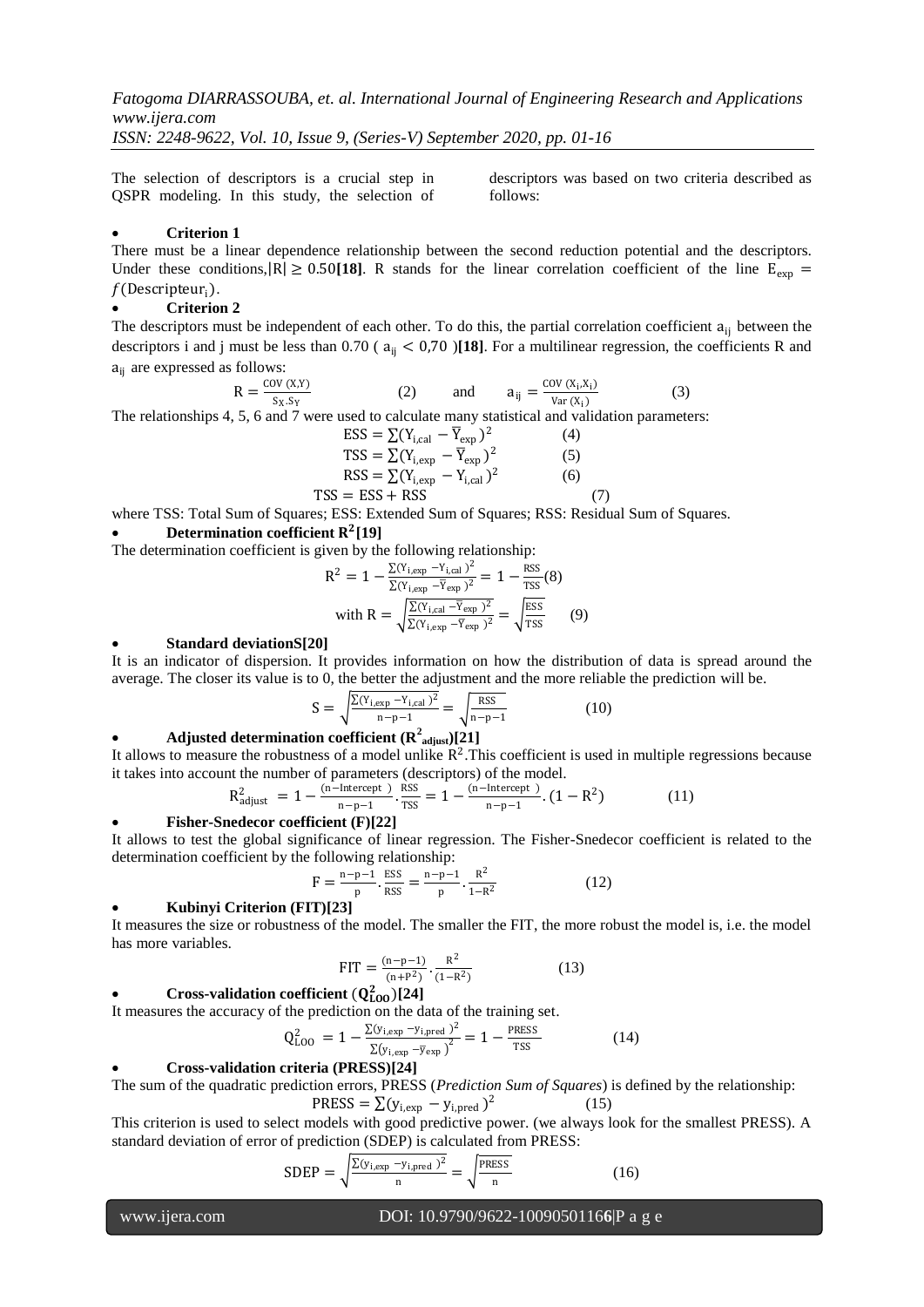In these expressions, **n** is the number of molecules in the training set, **p** is the number of explanatory variables.  $y_{i, \text{exp}}$  and  $y_{i, \text{pred}}$  are respectively the experimental and predicted values of property for molecule i and  $\bar{y}_{\text{exp}}$  is average value of the property for the training set.

# • Todeschini's parameter( ${}^{c}R_{P}^{2}$ )[25]

 ${}^cR_P^2$  is the corrected form of P.P. Roy'sparameter noted  $R_P^2$  [26].Itallows to know if the model is due to chance correlations or not. If this parameter is greater than 0.50, the model is assumed not due to a chance correlations.

$$
{}^{c}R_{P}^{2} = R\sqrt{R^{2} - R_{r}^{2}} \tag{17}
$$

with  $R_r^2$ , the average value of  $R_{ri}^2$  of the models obtained with the randomized property.

• **External validation coefficient**  $(Q_{ext}^2)[27]$ It measures the accuracy

of the prediction on the test set data.  
\n
$$
Q_{\text{ext}}^2 = 1 - \frac{n}{n_{\text{ext}}} \frac{\text{PRESS (test)}}{\text{TSS}}
$$
\nwhere of test set compounds

here, n<sub>ext</sub> refers to the number of test set compounds

# **Parameter (RMSEP)[27]**

External predictive ability of QSPR model may further be determined by root mean square error in prediction given by:

$$
RMSEP = \sqrt{\frac{\Sigma(y_{exp} \text{ [ftest })^{-y_{pred}} (\text{test }))^2}{n_{ext}}}
$$
 (19)

# **•** Roy K. and al. parameters ( $\overline{r_m^2}$ and $\Delta r_m^2$ )[28]

For the acceptable prediction, the value of  $\Delta r_m^2$  should preferably be lower than 0.20 when the value of  $\overline{r_m^2}$  is more than 0.50.

$$
\overline{r_m^2} = \frac{(r_m^2 + r_m^2)}{2}
$$
 (20)  
\n
$$
\Delta r_m^2 = |r_m^2 - r_m^2|
$$
 (21)  
\nherer<sup>2</sup><sub>m</sub> = r<sup>2</sup>(1 - \sqrt{r^2 - r\_0^2}) (22) and r<sup>2</sup><sub>m</sub> = r<sup>2</sup>(1 - \sqrt{r^2 - r\_0^2}) (23)

The parameters  $r^2$  and  $r_0^2$  are the determination coefficients between the observed and predicted values of the compounds (training set or test set) with and without intercept, respectively. The parameter  $r_0^2$  bears the same meaning but uses the reversed axes.

# **External validation criteria or "Tropsha's criteria"[24][29]**.

There are five such criteria:

- $\div$  Criterion 2 :  $Q_{ext}^2 > 0.60$
- $\bullet$  Criterion 3:  $\frac{R_{\text{ext}}^2 R_0^2}{R_2^2}$  $R_{\text{ext}}^{\text{ext}}$  < 0.1 and 0.85 < k < 1.15  $\bullet$  Criterion 4:  $\frac{R_{\text{ext}}^2 - R_0^2}{R_2^2}$  $R_{\text{ext}}^{\frac{\text{ext}}{-\text{RQ}}} < 0.1$  and  $0.85 \leq k' \leq 1.15$

$$
\text{~~Criterion 5: } |R_{\text{ext}}^2 - R_0^2| < 0.3
$$

where,  $R_{ext}^2$ : determination coefficient of molecules for the test set;  $R_0^2$ : determination coefficient of the regression between predicted and experimental values for the test set without intercept; $R_0^2$ : determination coefficient of the regression between experimental and predicted values for the test set without intercept;k: slope of the correlation line (values predicted according to the experimental values with intercept  $= 0$ ); k<sup>2</sup>: slope of the correlation line (experimental values according to the predicted values with intercept = 0). Ouanlo Ouattaraet al.**[30]**reported that if at least 3/5 of the Tropsha's criteria are verified, then the QSPR model developed is considered a successful model in predicting of the studied property.

# **Lever (hii)[31]**

The lever is a kind of distance from the barycentre of the points in the space of the explanatory variables. It identifies observations that are abnormally far from others. For observation i

 $h_{ii} = x_i (X^T X)^{-1} x_i^T$  $(i=1,..., n)$  (24) where  $x_i$  is the line vector of the descriptors of compound i and X is the matrix of the model derived from the values of the descriptors of the training set. The index T refers to the transposed matrix/vector. The critical value of lever h<sup>\*</sup> is, in general, set to  $\frac{3(p+1)}{n}$ [32], where n is the number of compounds in the training set and p is the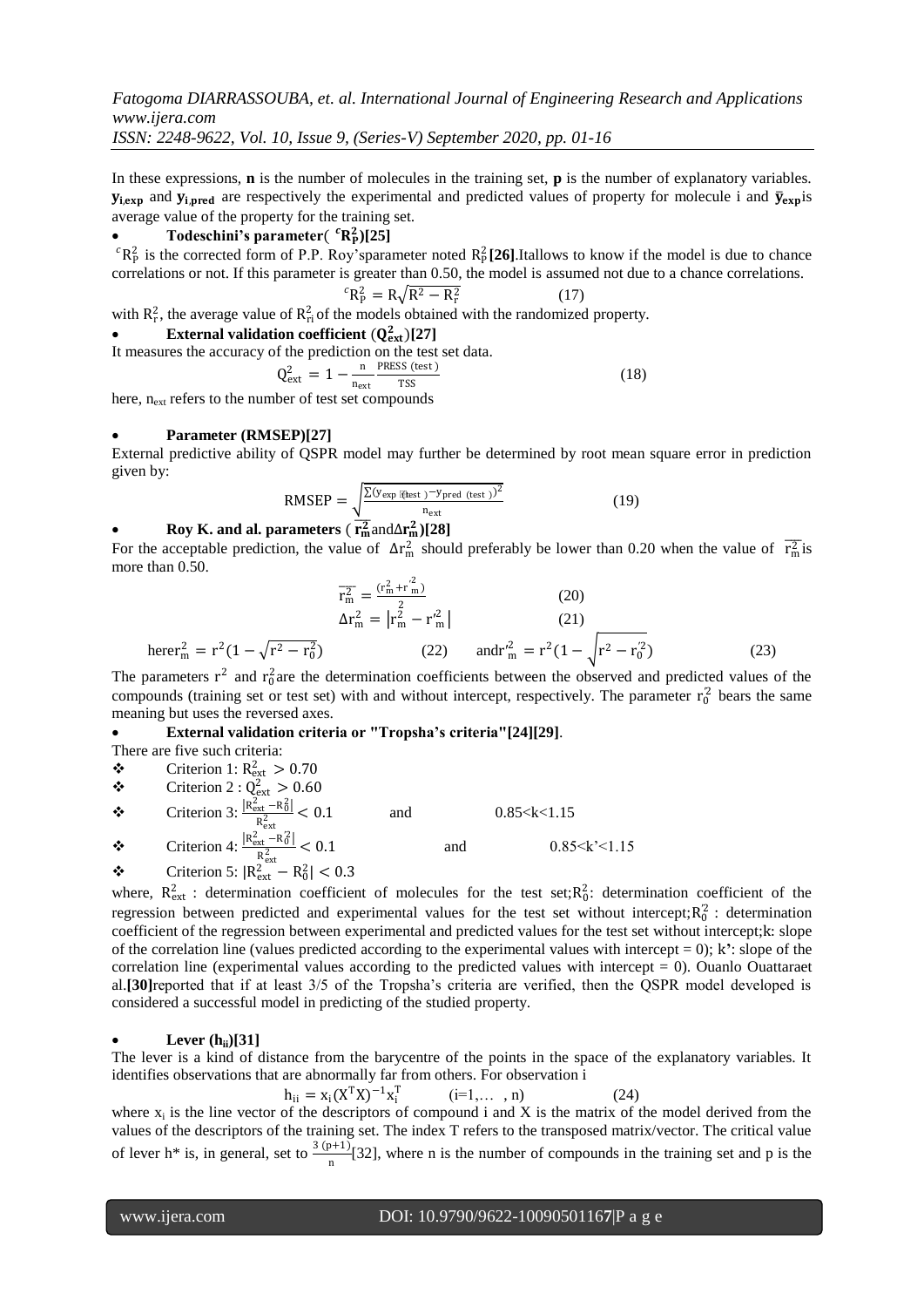number of model descriptors. If a compound has a residual and a lever that exceeds the critical value h\*, this compound is considered outside the applicability domain of the developed model.

#### **2.4. Calculated molecular descriptors**

As part of our work, six (06) descriptors were calculated. These are: electronic energy (**ET**), dipole moment  $(\mu_{\text{D}})$ , ionization potential (**IP**), electronic affinity (**EA**), electrophile index  $(\omega)$  and the sum of the absolute value of the Mulliken charges (**Q**). **Table 1** presents the different approaches to these descriptors.

| <b>Table 1.</b> List of molecular descriptors used     |                 |                                 |  |  |
|--------------------------------------------------------|-----------------|---------------------------------|--|--|
| <b>Molecular descriptors</b>                           | <b>Notation</b> | <b>Expressions</b>              |  |  |
| Electronic energy                                      | $E_T$           |                                 |  |  |
| Dipole moment                                          | $\mu_{\rm D}$   |                                 |  |  |
| Ionization potential <sup>[33]</sup>                   | IP              | $IP = -E_{HOMO}$                |  |  |
| Electronic affinity <sup>[33]</sup>                    | EA              | $EA = ELUMO$                    |  |  |
| Electrophilicindex <sup>[34]</sup>                     | $\omega$        | $\omega = \frac{\chi^2}{2\eta}$ |  |  |
| Sum of the absolute value of the Mulliken charges [30] | O               |                                 |  |  |

with 
$$
\eta = \frac{\text{IP}-\text{EA}}{2} [35] \chi = \frac{\text{IP}+\text{EA}}{2} [36]
$$

# **III. RESULTS AND DISCUSSION**

## **3.1. Values of calculatedmoleculardescriptors**

The values of the six molecular descriptors are summarized in **Table 2**. **Table 2**. Values of calculateddescriptors

| <b>Training set</b> |              |           |        |        |          |         |
|---------------------|--------------|-----------|--------|--------|----------|---------|
| <b>COMPOUND</b>     | $E_T$        | $\mu_{D}$ | IP     | EA     | $\omega$ | 0       |
| TCNQ_1              | $-757.2186$  | 0.0007    | 7.1298 | 4.6219 | 13.7670  | 5.8730  |
| TCNQ_2              | $-835.8476$  | 0.0014    | 7.0645 | 4.5302 | 13.2619  | 6.7581  |
| TCNQ_3              | $-1064.5157$ | 0.0036    | 6.2638 | 4.5376 | 16.8964  | 7.2240  |
| TCNQ_4              | -985.8761    | 6.1457    | 6.8895 | 4.2251 | 11.5914  | 5.6736  |
| TCNQ_5              | -905.2187    | 0.0008    | 6.6228 | 4.4380 | 13.9988  | 6.6582  |
| TCNQ_6              | $-5553.5498$ | 0.0003    | 6.5370 | 4.4094 | 14.0793  | 4.4161  |
| TCNQ_7              | -1473.7483   | 0.0014    | 7.0441 | 4.5582 | 13.5381  | 4.7414  |
| TCNQ_8              | $-1948.1462$ | 3.4780    | 6.6484 | 4.5253 | 14.7019  | 5.3336  |
| TCNQ 9              | $-1627.3871$ | 6.9138    | 6.3604 | 4.8269 | 20.4026  | 5.4517  |
| TCNQ_10             | $-1627.3934$ | 0.0008    | 6.6043 | 4.7253 | 17.0789  | 5.5583  |
| TCNQ 11             | $-1382.9963$ | 5.5556    | 6.6141 | 3.8297 | 9.7933   | 9.7223  |
| TCNQ_12             | $-1574.7312$ | 5.5486    | 6.5966 | 3.8085 | 9.7076   | 10.4844 |
| TCNQ_13             | $-907.6375$  | 0.0018    | 6.8465 | 4.3152 | 12.3044  | 6.9352  |
| TCNQ 14             | $-1075.4622$ | 0.0016    | 7.6118 | 5.2544 | 17.5554  | 5.3776  |
| TCNQ_15             | $-1370.7582$ | 2.0047    | 7.4634 | 4.4573 | 11.8177  | 7.6879  |
| TCNQ_16             | $-1293.1709$ | 8.3638    | 6.6323 | 3.3972 | 7.7736   | 6.9336  |
| TCNQ_17             | $-1551.1661$ | 0.0001    | 6.5858 | 4.4714 | 14.4562  | 2.4880  |
| TCNQ_18             | $-1627.3928$ | 6.1661    | 6.5087 | 4.7153 | 17.5607  | 5.6189  |
| TCNQ_19             | $-863.0285$  | 0.0006    | 7.9057 | 5.5402 | 19.1068  | 5.5363  |
| TCNQ_20             | -909.6358    | 0.0018    | 6.3906 | 4.8048 | 19.7592  | 5.3941  |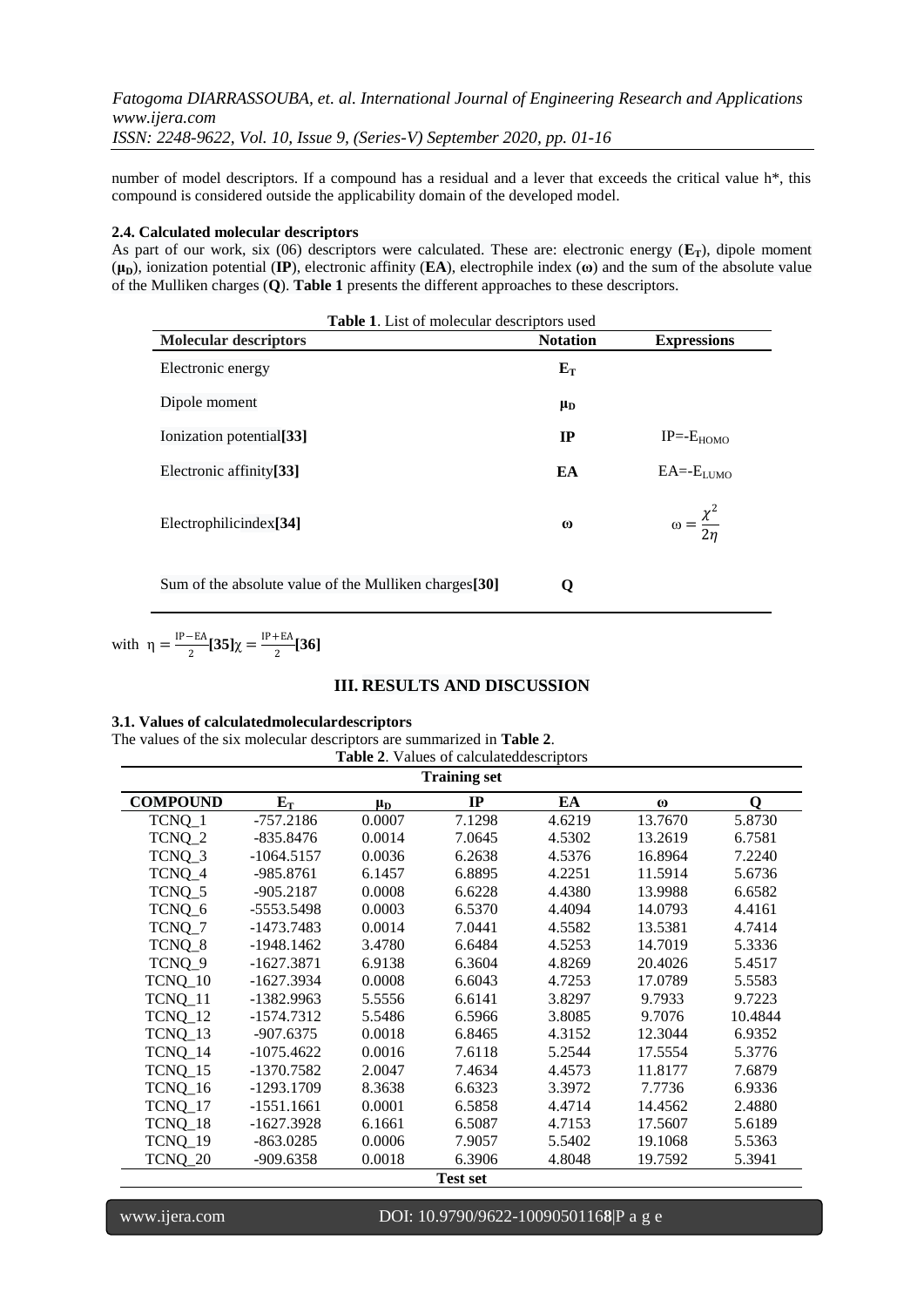| TCNO 21 | $-717.9018$  | 1.2456 | 7.2245 | 4.7196 | 14.2385 | 5.0988 |
|---------|--------------|--------|--------|--------|---------|--------|
| TCNQ 22 | $-1627.3872$ | 4.4817 | 7.2533 | 3.7080 | 8.4726  | 6.9263 |
| TCNO 23 | $-1138.1647$ | 0.4703 | 7.4028 | 4.9545 | 15.5928 | 4.3909 |
| TCNQ 24 | $-877.0332$  | 0.0012 | 7.4926 | 5.0348 | 15.9630 | 5.1691 |
| TCNQ 25 | $-832.2260$  | 3.7464 | 7.2008 | 4.5060 | 12.7141 | 5.2247 |
| TCNQ 26 | $-1185.0515$ | 0.4964 | 7.4885 | 4.7109 | 13.3953 | 6.2528 |
| TCNO 27 | $-777.8097$  | 0.7489 | 7.4060 | 4.9333 | 15.3935 | 4.7732 |
| TCNQ 28 | $-1691.5156$ | 0.0015 | 7.6401 | 4.4605 | 11.5131 | 8.0094 |

*ISSN: 2248-9622, Vol. 10, Issue 9, (Series-V) September 2020, pp. 01-16*

# **3.2. Selection of molecular descriptors**

#### **3.2.1. Submission of descriptors to selection criterion 1**

The molecular descriptors calculated were subjected to selection criterion 1 which stipulates that there must be a linear dependence relationship between the second potential reduction and the molecular descriptors.

| Table 3. Submission of molecular descriptors to selection criterion 1 |                               |                                       |  |
|-----------------------------------------------------------------------|-------------------------------|---------------------------------------|--|
| <b>Equation</b>                                                       | Correlation coefficient $ R $ | Descriptor rejected if $ R  \ge 0.50$ |  |
| $E_{exp}^2 = f(E_T)$                                                  | 0.0413                        | rejected                              |  |
| $E_{exp}^2 = f(\mu_D)$                                                | 0.3599                        | rejected                              |  |
| $E_{exp}^2 = f(IP)$                                                   | 0.1004                        | rejected                              |  |
| $E_{exp}^2 = f(EA)$                                                   | 0.8952                        | <b>Retained</b>                       |  |
| $E_{exp}^2 = f(\omega)$                                               | 0.9592                        | <b>Retained</b>                       |  |
| $E_{exp}^2 = f(Q)$                                                    | 0.4548                        | rejected                              |  |

Examination of the data in **Table 3** shows that there is a linear dependence relationship between the second reduction potential and the descriptors EA and **ω** since their linear correlation coefficient exceeds 0.50. Thus, these two descriptors will be subject to selection criterion 2.

#### **3.2.2. Submission of molecular descriptors retained for selection criterion 2**

With regard to selection criterion 2, it stipulates that the molecular descriptors selected according to criterion 1 must be independent of each other in pairs.

| <b>Correlation between</b> | Coefficient a <sub>u</sub> | Independent descriptors $a_{ii} < 0.70$ |
|----------------------------|----------------------------|-----------------------------------------|
| $\omega$ et EA             | 6.3859                     | dependent                               |

Note in **Table 4** that the partial correlation coefficient between the electronic affinity (**EA**) and the electrophilic index (**ω**) is much greater than 0.70. It is therefore clear that these two descriptors are dependent. These cannot exist in the same QSPR model. However, the electrophilic index which displays the highest linear correlation coefficient (**|R| = 0.9592**) with the property studied, will be used to establish a QSPR model with a single descriptor.

#### **3.3. Study of the developed model**

In the QSPR developedmodel, the potential of second theoretical reduction

(
$$
\mathbf{E_{theo}^2}
$$
) is dependent on the electrophilic index ( $\omega$ ) whose regression equation is:

$$
\mathbf{E_{theo}^{2}} = -1.2799 + 0.0691 * \omega
$$

The parameters regarding this equation are:  $n = 20$ ;  $R = 0.9592$ ;  $R^2 = 0.9201$ ;  $R^2_{\text{adjusted}} = 0.9157$ ;  $S = 0.0726$ ;  $F = 207.2814$ ; FIT = 9.8705; p – value < 0.0001; TSS = 1.1885; ESS = 1.0935;  $\alpha = 95\%$ **t p-value**

|          |            | p-value  |
|----------|------------|----------|
| Constant | $-17,9626$ | < 0.0001 |
| $\omega$ | 14,3973    | < 0,0001 |
|          |            |          |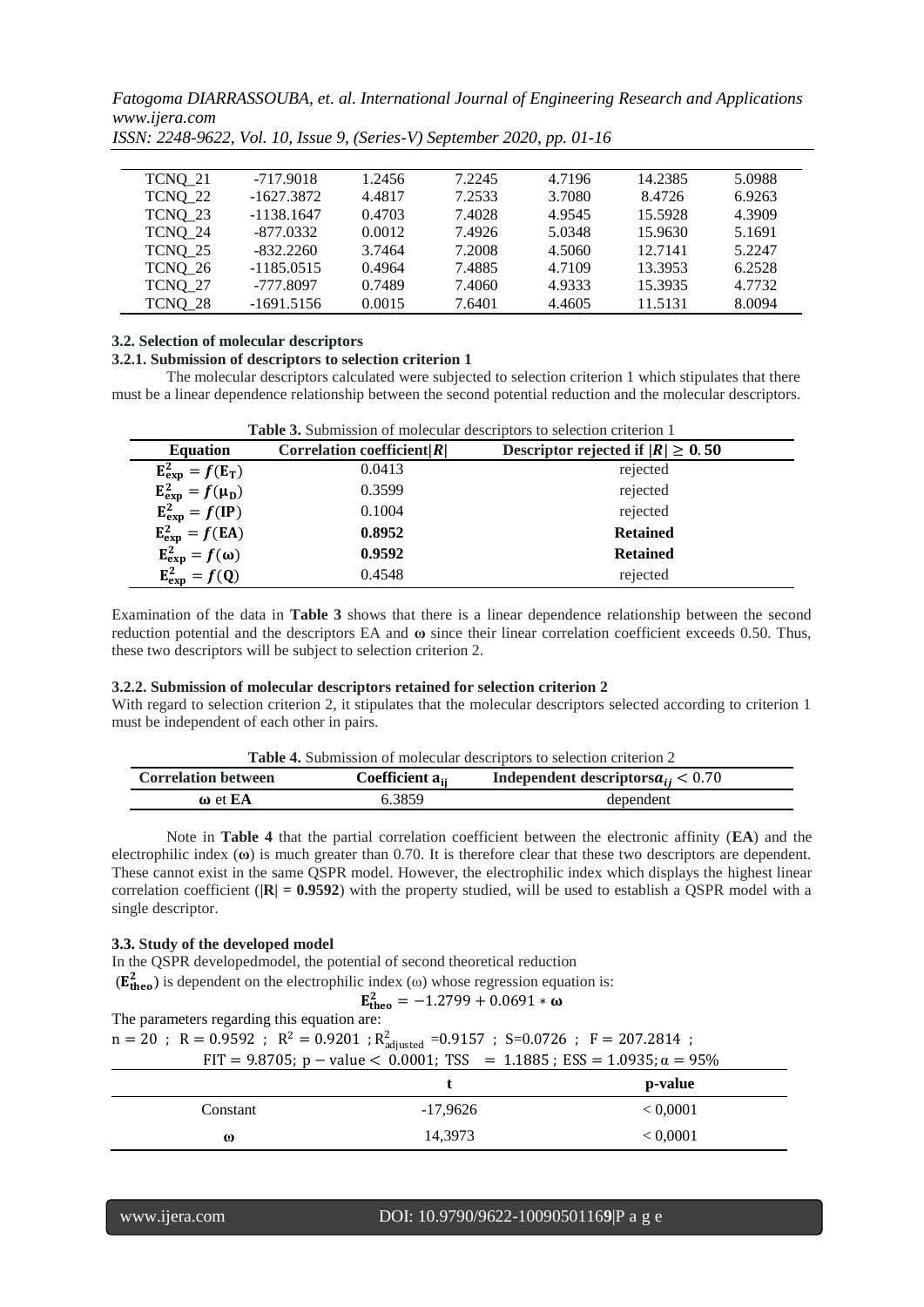The sign of the coefficient of the explanatory variable ω is positive. This reflects the existence of a direct correlation between the explanatory variable (**ω**) and the dependent variable (second reduction potential). A compound with a high electrophilic index will necessarily have a high second reduction potential. Regarding the p-value, we see that its value is less than 0.001. Thus, the original constant and the explanatory variable have a highly significant influence on the second reduction potential. This high significance of the original constant and the explanatory variable (**ω**) is even confirmed by the very high value of the absolute value of the Student

coefficient which is much higher than the critical value  $(t_{\text{critical}}=2,10)$ **[37]**.

**3.3.1. Internal validation of the model**

In the context of internal validation, the Leave-One-Out (LOO) cross-validation technique and the Y-randomization test were used.

 **Leave-One-Out (LOO) cross validation** This validation is carried out by omitting a molecule in each cycle. The statistical parameters related to the Leave-One-Out cross-validation are listed in **Table 5**.

|  | Table 5. Statistical parameters of the LOO cross validation of the model |
|--|--------------------------------------------------------------------------|
|--|--------------------------------------------------------------------------|

|    | YLOO    | (LOO)<br>мL<br>'m | (100)<br>$\Delta r_{\rm m}^2$ (LOO | <b>PRESS</b> | SDEP   |
|----|---------|-------------------|------------------------------------|--------------|--------|
| 20 | ـ 8850/ | 0.8445            | 0255<br>0.0255                     | 0.1366       | 0.0827 |

The data in **Table 5** indicate that the value of  $Q_{L00}^2$  is satisfactory because $Q_{L00}^2 > 0.5$ [38]. This result also shows that our QSPR model is not too sensitive to this operation of removing a molecule and putting it back into the training set. In addition, out of 100 molecules in the training set, 88.50 have their redox potentials predicted. The established model therefore has a high predictive capacity towards the molecules of the training set. This high predictive capacity is even confirmed by the low value of the SDEP (0.0827) which tends

towards 0. This indicates that there is a good agreement between the observed values and the predicted values by the model.

# **Model Y-randomization test**

To ensure that the developed QSPR model was not due to chance, we looked at the property of the randomization test. The calculated average statistical indicators are summarized in **Table 6**.

| <b>Table 6.</b> Average values of the model randomization parameters |  |
|----------------------------------------------------------------------|--|
|                                                                      |  |

| <b>Randomizationparameter</b> | ∍ר<br>ANT. | .      |                       | üπΖ<br>Rп   |
|-------------------------------|------------|--------|-----------------------|-------------|
| Average value                 | .0682      | J.2479 | 3057<br>1.J <i>JJ</i> | 0052<br>രാാ |

According to the data in Table 6, the mean value of the coefficients of determination of the randomized models is very low  $(R_r^2 = 0.0682)$ . This value means that on average, only 6.82% of experimental variance of second reduction potential is explained by the descriptor of the randomized model. As for the average standard deviation of the randomized models, we note a very high value compared to that of the non-randomized model. This indicates a strong dispersion of the points around the mean value. Whereas the mean Fisher coefficient  $F_r = 1.3957$ , it is low compared to the significance level. Under these conditions, the regression equation of the randomized model is not

significant.In view of the value of the Todeschini parameter, we see that its value is greater than 0.50  $({}^{c}R_{P}^{2} = 0.8853)$ . It is therefore clear that our established QSPR model is not due to chance correlations.

## **3.3.2. External validation of the model**

External validation always concerns the molecules of the test set. Itregroups the molecules that were not used to build the model. **Table 7** reports the statistical parameters of the external validation of the model.

#### **External validation parameters of the model**

**Table 7**. Statistical parameters of the external validation of the model

| $_{\rm 11ext}$ | <b>DA</b><br>$\mathbf{r}_{\text{ext}}$ | $\mathbf{a}$<br>∨ext | 'test<br>$\mathbf{r}_{\mathbf{m}}^2$ | $\Delta r_{\rm m}^2$ (test) | <b>PRESS</b> (test) | <b>RMSEP</b> |
|----------------|----------------------------------------|----------------------|--------------------------------------|-----------------------------|---------------------|--------------|
|                | 0.9839                                 | 0.9867               | 0.0251<br>⊥ ب⊿′                      | 0.0086                      | 0.0063              | 0.0281       |
|                |                                        |                      |                                      |                             |                     |              |

#### www.ijera.com DOI: 10.9790/9622-1009050116**10**|P a g e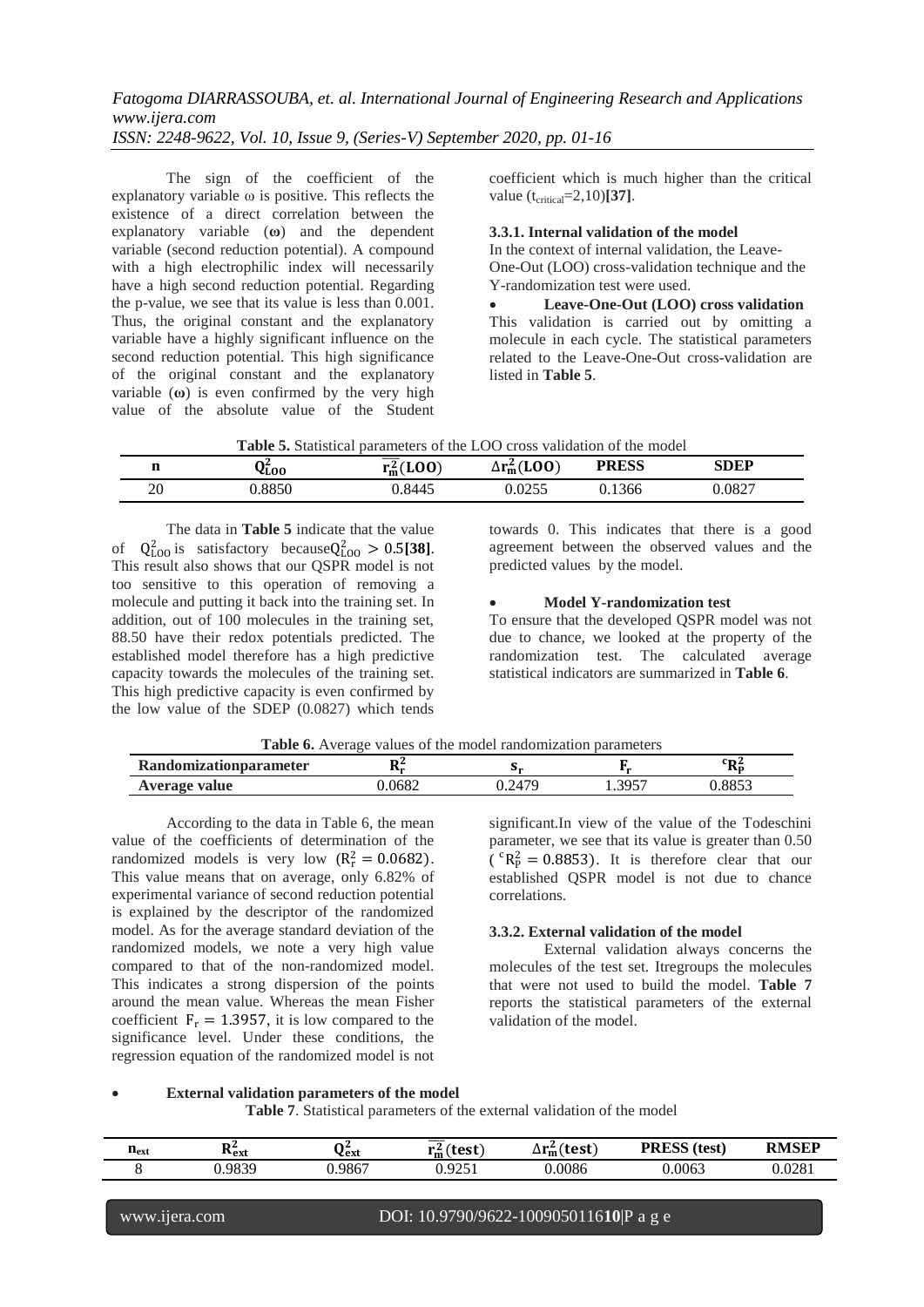From the data in **Table 7**, it is clear that the established model has a very high predictive power because  $Q_{ext}^2$ 0.9867. This shows that out of 100 molecules in the test set, 98.67 have their second reduction potentials predicted by the model. Also, 98.39% of the experimental variance of the second reduction potential is explained by the descriptor of the model. To judge the performance of the QSPR model developed, other criteria were also checked. These are the external validation criteria or Tropsha criteria. Verification of the five (05) criteria ofTropsha.

**Criterion**  $1:R_{\text{ext}}^2 = 0.9839 > 0.70$ **Criterion 2:** $Q_{\text{ext}}^2 = 0.9867 > 0.60$ **Criterion 3**  $\frac{R_{\text{ext}}^2 - R_0^2}{R_0^2}$  $R_{ext}^2$ and  $k=0.9617$  with $0.85 < k < 1.015$ **Criterion 4:**  $\frac{R_{\text{ext}}^2 - R_0^2}{R_0^2}$  $R_{ext}^2$ and  $k'=1.0360 \text{ with } 0.85 < k < 1.015$ 

**Criterion 5 :**  $|R_{ext}^2 - R_0^2| = 0.0047 < 0.3$ 

We can see that all five (05) criteria of Tropsha are verified. Consequently, the model performs very well in predicting the second potential reduction.

#### **Comparison between observed values and values predicted by the QSPR model from the ratio**   $\tau =$  ${\tt E_{theo}^2}$  $\sqrt{\mathrm{E_{exp}^{2}}}$

The performance of the model was also studied by comparing the ratio  $\tau = E_{\text{theo}}^2$  $\sqrt{\frac{E_{\text{exp}}^2}{E_{\text{exp}}^2}}$  of the test set. The values

| obtained are collated in <b>Table 8</b> .                               |  |
|-------------------------------------------------------------------------|--|
| values of the ratio $\tau = \frac{E_{\text{theo}}^2}{E_{\text{exp}}^2}$ |  |

| <b>CODE</b>    | $E_{exp}$ | $\mathbf{E}_{\text{theo}}$ | τ      |
|----------------|-----------|----------------------------|--------|
| <b>TCNQ_21</b> | $-0.3400$ | $-0.2962$                  | 0.8711 |
| <b>TCNQ_22</b> | $-0.7300$ | $-0.6945$                  | 0.9514 |
| <b>TCNQ_23</b> | $-0.2200$ | $-0.2026$                  | 0.9210 |
| <b>TCNQ_24</b> | $-0.1440$ | $-0.1770$                  | 1.2295 |
| <b>TCNQ_25</b> | $-0.4100$ | $-0.4015$                  | 0.9793 |
| TCNQ_26        | $-0.3800$ | $-0.3544$                  | 0.9327 |
| <b>TCNQ_27</b> | $-0.1850$ | $-0.2164$                  | 1.1696 |
| <b>TCNQ_28</b> | $-0.4900$ | $-0.4845$                  | 0.9887 |

In this table, we note that the values of the ratio  $\tau = E_{\text{theo}}^2$  $E_{\text{exp}}$  are substantially equal to the unit. This shows

that the model is very efficient in predicting the redox potential of the series of studied molecules and can be used to predict the second reduction potential of other TCNQ molecules of this same family.

# **Comparison between observed values and values predicted by the QSPR model from the regression curve**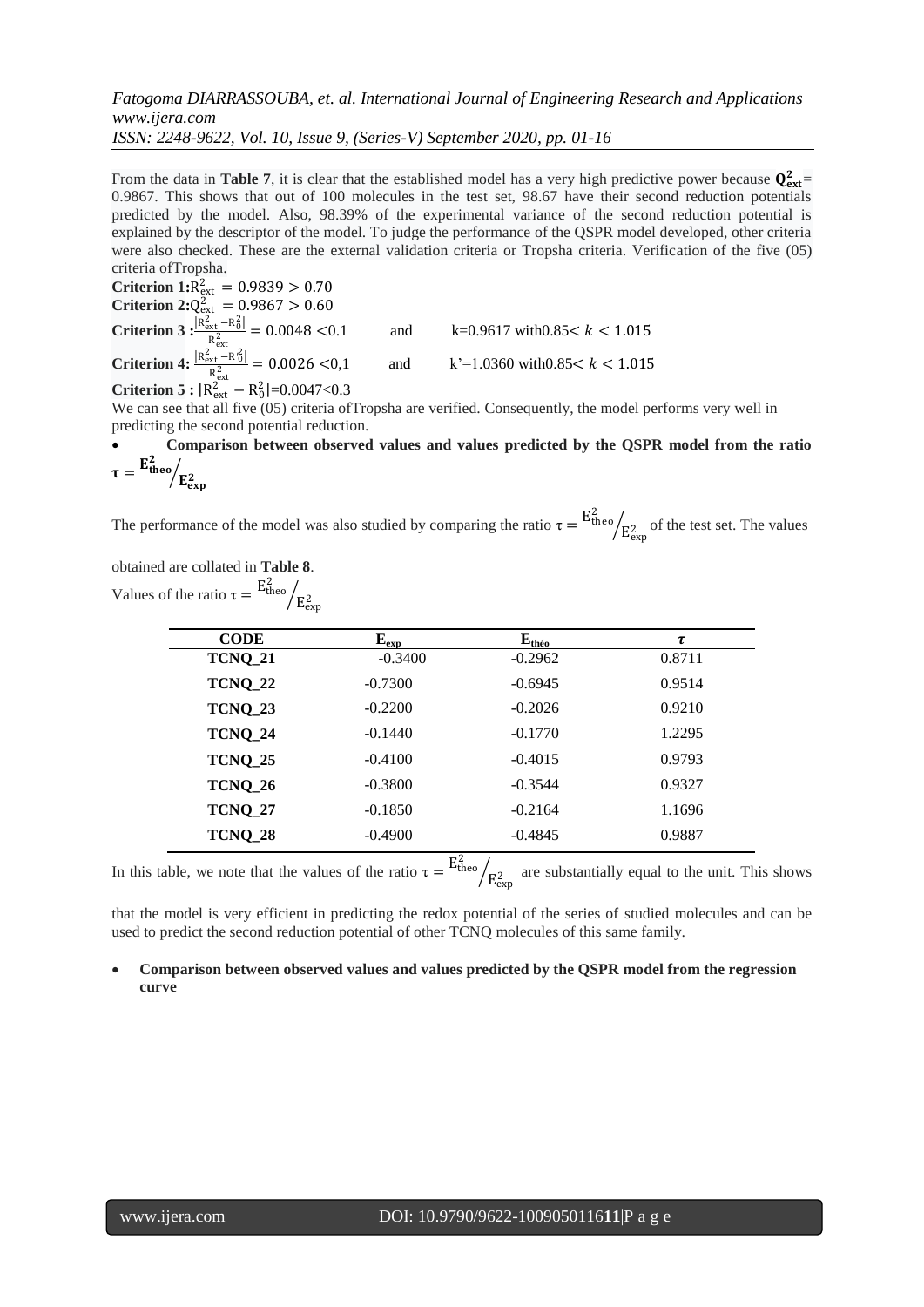

*ISSN: 2248-9622, Vol. 10, Issue 9, (Series-V) September 2020, pp. 01-16*

**Figure 1.** Dispersion diagram of the established model

In **Figure 1**, we can see that the points tend to approach the regression line. This observation reveals that there is a good agreement between the observed values and the predicted values by the developed model. With regard to **Figure 2**, the curves of the observed values and of the theoretical

values evolve in a similar manner since there is an almost superposition of these curves in particular for the test set. This confirms that there is a good agreement between the observed values and the predicted values by the model.



**Figure 2.** Similarity curves between predicted values by the model and observed values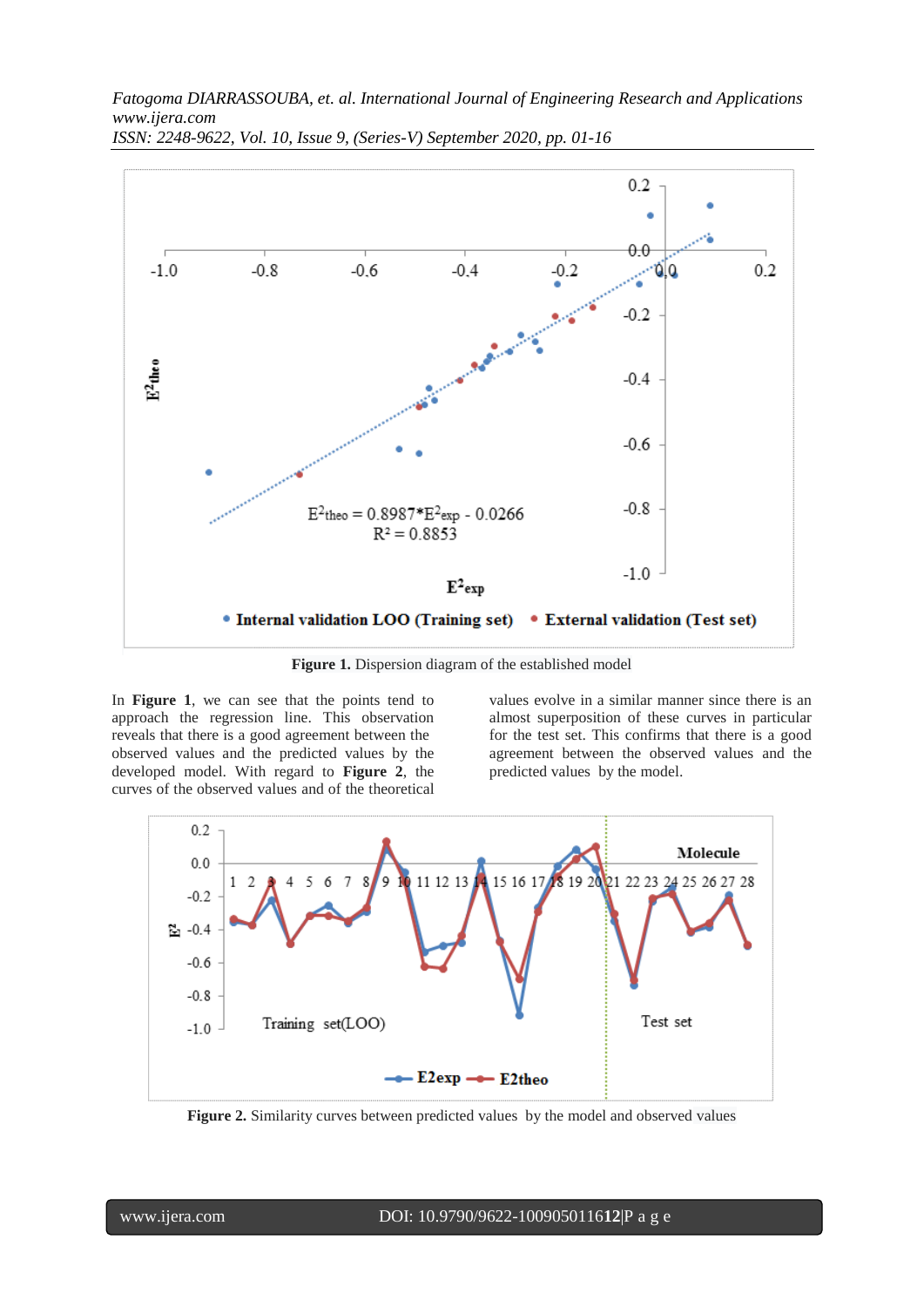## **3.4. Statistical tests 3.4.1. Shapiro-Wilk test [39]**

| Table 9. Shapiro-Wilk test parameters |        |  |
|---------------------------------------|--------|--|
| W                                     | 0.9837 |  |
| p-value                               | 0.9271 |  |
| $1-\alpha$                            | 0.05   |  |

#### **Interpretation of the test**

**H0:** The variable from which the sample comes follows a Normal law

**Ha:** The variable from which the sample comes does not follow a Normal law Since the calculated p-value is greater than the threshold significance level 1- $\alpha$  = 0.05, we cannot

reject the null hypothesis  $H_0$ . The risk of rejecting the null hypothesis  $H_0$  when it is true represents 92.71%. Thus, the sample follows a normal law. This normal distribution is even confirmed by the distribution of the points along the main diagonal (**Figure 3**).



**Figure 3.P-P** plot graph( $E_{exp}^2$ ) of the model

# **3.4.2. Durbin-Watson test[40]**

| <b>Table 10.</b> Parameters of the Durbin-Watson test |        |  |
|-------------------------------------------------------|--------|--|
|                                                       | 1.9339 |  |
| p-value                                               | 0.4317 |  |
| $\alpha$                                              | 0.05   |  |

#### **Interpretation of the test**

#### **H0:** Residues are not autocorrelated

**Ha:**The residues describe an AR (1) process (the residues are autocorrelated)

Since the calculated p-value is greater than the threshold significance level 1- $\alpha$  = 0.05, we cannot reject the null hypothesis  $H<sub>0</sub>$ . The risk of rejecting

the null hypothesis  $H_0$  when it is true is 43.17%. Therefore, the residuals are not autocorrelated and do not contain any information that could influence the prediction. This is confirmed by the random distribution of points in **Figure 4**.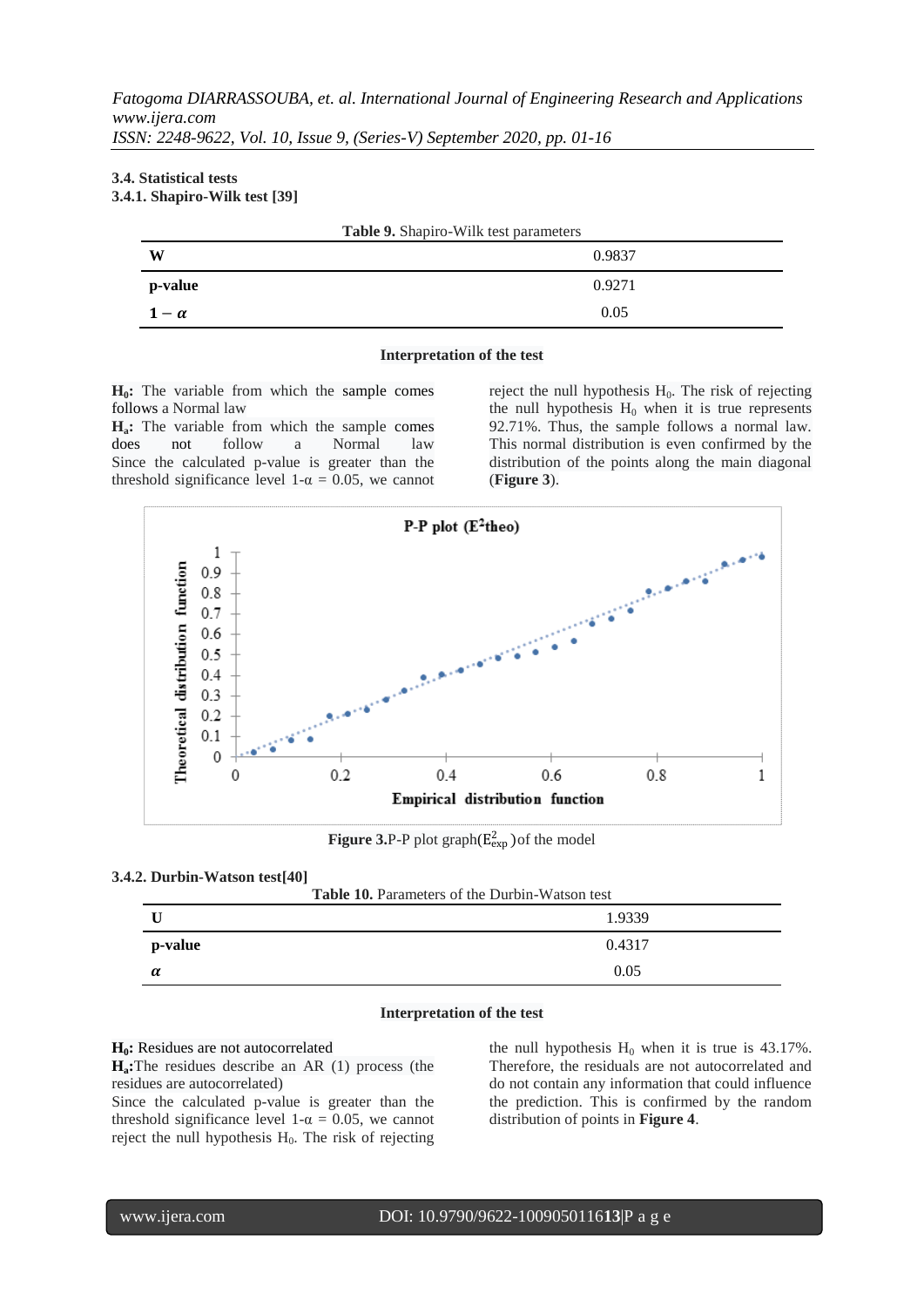

*ISSN: 2248-9622, Vol. 10, Issue 9, (Series-V) September 2020, pp. 01-16*

**Figure 4.**Standardized residuals graph= $f(E_{\text{theo}}^2)$  of the model

#### **3.5. Applicability of the model**

The model's Applicability Domain (DA) was defined by analyzing the Williams diagram below (**Figure 5**).



**Figure 5.** Williams diagram the model

The analysis of Williams diagram shows that all the observations have standardized residues between  $-3\sigma$  and  $+3\sigma$ . In addition, the levers obtained are less than the threshold value  $h^* = 0.3$ . This proves the absence of outliers. The results of the external validation and the domain of applicability show that the model can be used for the prediction of the second reduction potentials of future TCNQ belonging to its applicabilitydomain.

## **IV. CONCLUSION**

Tetracyanoquinodimethane (TCNQ) molecules and existing TTF-TCNQ charge transfer complexes generally have remarkable redox and electrical properties. However, improving these properties or finding new molecules that still display more attractive properties remains a concern in

scientific research. In this dynamic, we have carried out the work with the aim of developing a predictive QSPR model linking the second reduction potential from a series of Tetracyanoquinodimethane molecules analogous to quantum descriptors derived from the conceptual density functional theory. In the established model, the theoretical of second potential reduction is a function of the electrophilic index. This model displays interesting statistical parameters such like the Fisher coefficient  $(F =$ 207.2814) which shows that the regression equation of the model is globally significant. In addition, the correlation coefficient ( $R = 0.9592$ ) shows a strong correlation between the second potential reduction and the electrophilic index. The standard deviation  $(s = 0.0726)$  tends to 0, which shows a good fit and a high reliability of the prediction. Also, certain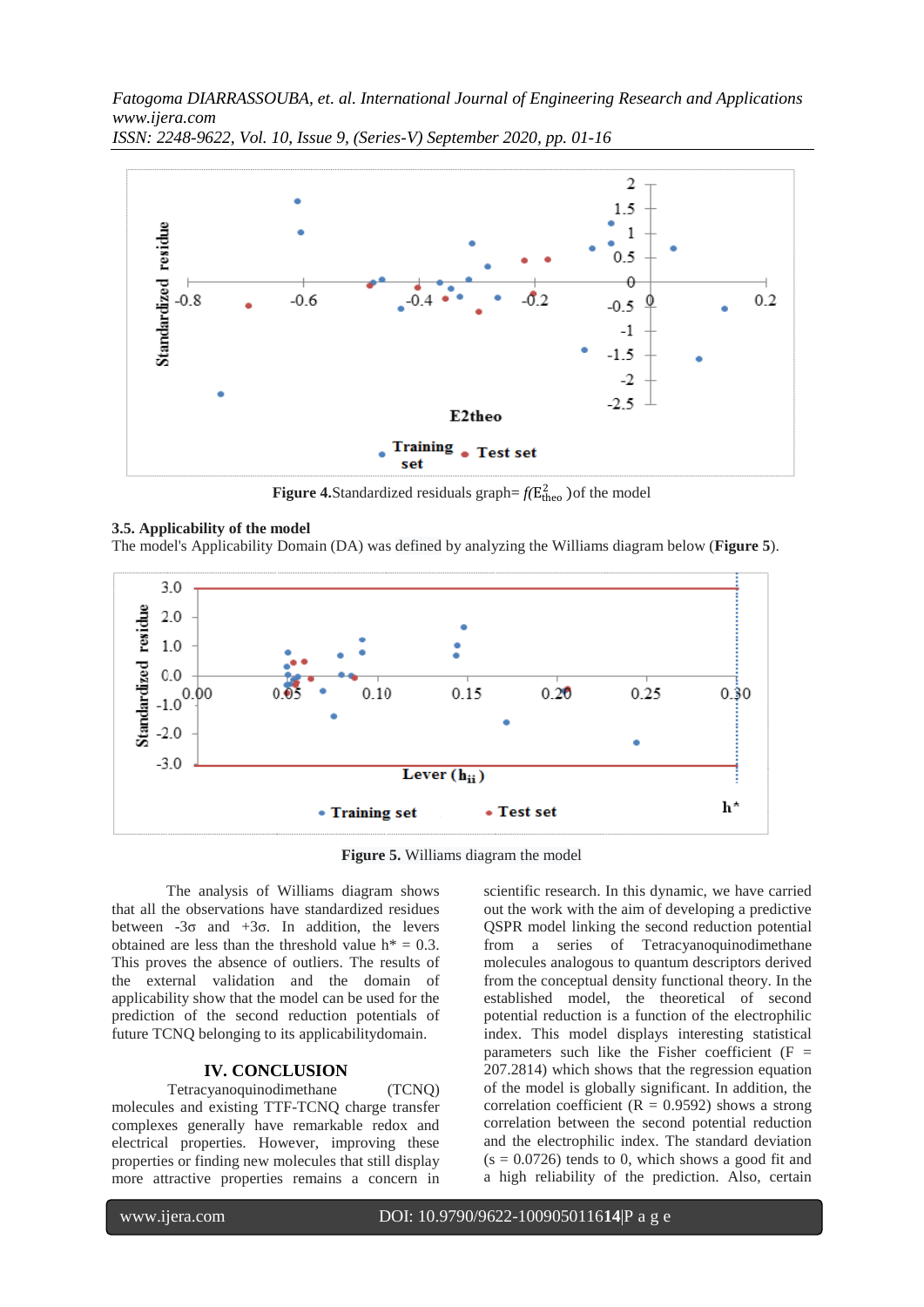statistical parameters reflect the high predictive capacity of this model. Indeed, the internal

validation parameters  $(Q_{LOO}^2 = 0.8850; SDEP =$ 0.0827) show that the model has an acceptable predictive capacity towards the molecules of the training set. As for the external validation parameters ( $Q_{ext}^2 = 0.9867$ ; RMSEP = 0.0281), they reveal the model has a high predictive capacity towards molecules of the test set. The verification of the five (05)criteria ofTropsha shows that the model is validated and very efficient in predicting the potential for second reduction. This model is therefore suitable for predicting the second reduction potential of this same family of molecules belonging to its applicability domain.

# **REFERENCES**

- [1]. Garito, A. F., & Heeger, A. J. (1974). *Design and synthesis of organic metals. Accounts of Chemical Research, 7(7), 232–240.*
- [2]. Kenny, P. W. (1995). *Prediction of planarity and reduction potential of derivatives of tetracyanoquinodimethane using ab initio molecular orbital theory. Journal of the Chemical Society, Perkin Transactions 2, (5), 907-*909*.*
- [3]. Diarrassouba, F., Koné, M., Bamba, K., Traoré, Y., Koné, M.G.-R. and Assanvo, E.F. (2019) Development of Predictive QSPR Model of the First Reduction Potential from a Series of Tetracyanoquinodimethane (TCNQ) Molecules by the DFT (Density Functional Theory) Method. Computational Chemistry, 7(4), 121-142.
- [4]. Andersen, J. R., & Jørgensen, O. (1979). *Organic metals; mono- and 2,5-disubstituted 7,7,8,8-tetracyano-pquinodimethanes and conductivities of their charge-transfer complexes. J. Chem. Soc., Perkin Trans. 1, (0), 3095–3098.*
- [5]. James J. Delaney B.Sc. (1997), ''Synthesis of New Heterocyclic TCNQ Analogues'', Doctorate of Philosophy, Dublin City University **(***School of Chemical Sciences).*
- [6]. Wheland, R. C., & Gillson, J. L. (1976). *Synthesis of electrically conductive organic solids. Journal of the American Chemical Society, 98(13), 3916–3925.*
- [7]. Ferraris, J. P., & Saito, G. (1978). *"Organic metals" with asymmetric acceptors: the monofluorotetracyanoquinodimethane anion. J. Chem. Soc., Chem. Commun., (22), 992– 993.*
- [8]. Saito, G., & Ferraris, J. P. (1979). *Difluorotetracyanoquinodimethane: electron affinity cut-off for "metallic" behaviour in a tetrathiafulvalene salt. J.*

*Chem. Soc., Chem. Commun., (22), 1027– 1029.*

- [9]. Suzuki, T., Fujii, H., Yamashita, Y., Kabuto, C., Tanaka, S., Harasawa, M., … Miyashi, T. (1992). *Clathrate formation and molecular recognition by novel chalcogen-cyano interactions in tetracyanoquinodimethanes fused with thiadiazole and selenadiazole rings. Journal of the American Chemical Society, 114(8), 3034–3043.*
- [10]. Tsubata, Y., Suzuki, T., Yamashita, Y., Mukai, T. and Miyashi, T. (1992) Tetracyanoquinodimethanes Fused with 13, s-Thiadiazole and Pyrazine Units. Heterocycles, 33(1), 337-348.
- [11]. Suzuki, T., Yamashita, Y., Kabuto, C., & Miyashi, T. (1989). *Preparation, properties, and crystal structure of a 1,2,5 thiadiazolotetra-cyanoquinodimethane. Journal of the Chemical Society, Chemical Communications, (16), 1102.*
- [12]. R Dennington, T Keith and J Millam., GaussView Version 5, Semichem Inc., Shawnee Mission, KS, 2009.
- [13]. Gaussian 09, Revision A.02, M. J. Frisch, G. W. Trucks, H. B. Schlegel, G. E. Scuseria, M. A. Robb, J. R. Cheeseman, G. Scalmani, V. Barone, B. Mennucci, G. A. Petersson, H. Nakatsuji, M. Caricato, X. Li, H. P. Hratchian, A. F. Izmaylov, J. Bloino, G. Zheng, J. L. Sonnenberg, M. Hada, M. Ehara, K. Toyota, R. Fukuda, J. Hasegawa, M. Ishida, T. Nakajima, Y. Honda, O. Kitao, H. Nakai, T. Vreven, J. A. Montgomery, Jr., J. E. Peralta, F. Ogliaro, M. Bearpark, J. J. Heyd, E. Brothers, K. N. Kudin, V. N. Staroverov, R. Kobayashi, J. Normand, K. Raghavachari, A. Rendell, J. C. Burant, S. S. Iyengar, J. Tomasi, M. Cossi, N. Rega, J. M. Millam, M. Klene, J. E. Knox, J. B. Cross, V. Bakken, C. Adamo, J. Jaramillo, R. Gomperts, R. E. Stratmann, O. Yazyev, A. J. Austin, R. Cammi, C. Pomelli, J. W. Ochterski, R. L. Martin, K. Morokuma, V. G. Zakrzewski, G. A. Voth, P. Salvador, J. J. Dannenberg, S. Dapprich, A. D. Daniels, O. Farkas, J. B. Foresman, J. V. Ortiz, J. Cioslowski, and D. J. Fox, Gaussian, Inc., Wallingford CT, 2009.
- [14]. ACDLABS 10, Advanced Chemistry Development Inc., Toronto, ON, Canada, 2015.
- [15]. Microsoft ® Excel ® 2010.
- [16]. XLSTAT Version 2014.5.03, Copyright Addinsoft 1995-2014, 2014.
- [17]. Minitab<sup>®</sup> 18